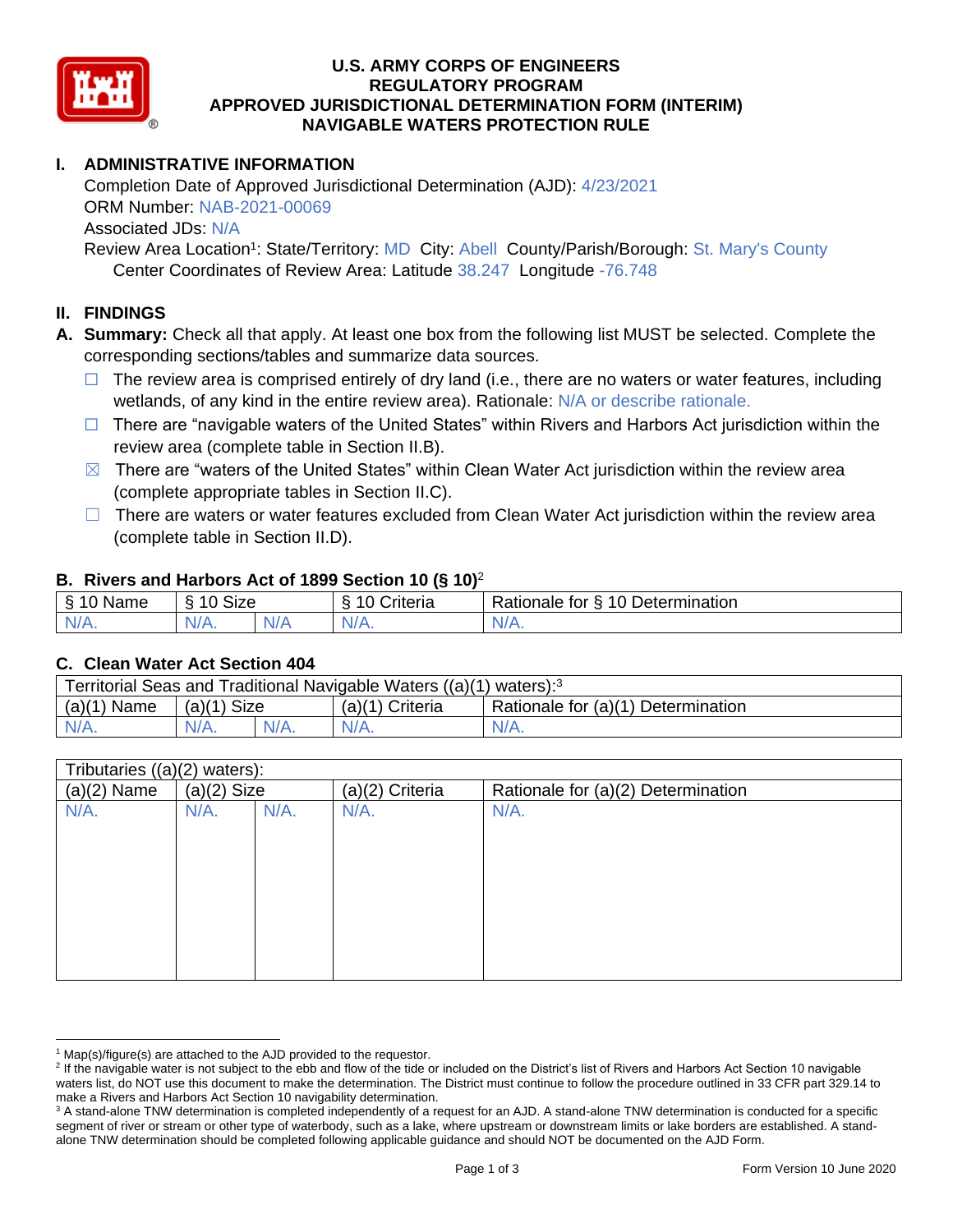

### **U.S. ARMY CORPS OF ENGINEERS REGULATORY PROGRAM APPROVED JURISDICTIONAL DETERMINATION FORM (INTERIM) NAVIGABLE WATERS PROTECTION RULE**

| Lakes and ponds, and impoundments of jurisdictional waters $((a)(3)$ waters): |               |         |                   |                                    |  |
|-------------------------------------------------------------------------------|---------------|---------|-------------------|------------------------------------|--|
| $(a)(3)$ Name                                                                 | $(a)(3)$ Size |         | $(a)(3)$ Criteria | Rationale for (a)(3) Determination |  |
| $N/A$ .                                                                       | $N/A$ .       | $N/A$ . | $N/A$ .           | $N/A$ .                            |  |

| Adjacent wetlands ((a)(4) waters): |               |                  |                                                            |                                                                                                                                                                                                                                                                                                                                                                                                                                                                                                                     |  |
|------------------------------------|---------------|------------------|------------------------------------------------------------|---------------------------------------------------------------------------------------------------------------------------------------------------------------------------------------------------------------------------------------------------------------------------------------------------------------------------------------------------------------------------------------------------------------------------------------------------------------------------------------------------------------------|--|
| $(a)(4)$ Name                      | $(a)(4)$ Size |                  | (a)(4) Criteria                                            | Rationale for (a)(4) Determination                                                                                                                                                                                                                                                                                                                                                                                                                                                                                  |  |
| WA <sub>1</sub>                    | 2.2335        | $\text{acre}(s)$ | $(a)(4)$ Wetland<br>abuts an $(a)(1)$ -<br>$(a)(3)$ water. | The wetlands were delineated in accordance to the<br>standard three parameter approach in the 1987<br><b>Corps of Engineers Wetland Delineation Manual and</b><br><b>Atlantic Gulf Coastal Plain Regional Supplement.</b><br>The soils met the $F3 - Depleted Matrix$ and A11 -<br>Depleted Below Dark Surface hydric indicator, the<br>vegetation was determined hydrophytic through the<br>dominance test, and hydrology was satisfied with the<br>C-4 test, standing water, saturation, and high water<br>table. |  |

# **D. Excluded Waters or Features**

| $(h)/4$ $2)$<br>-<br>(2)(1)<br>Excluded waters<br>-<br>ו ט<br>. |                   |         |                        |                                              |  |
|-----------------------------------------------------------------|-------------------|---------|------------------------|----------------------------------------------|--|
| Exclusion<br>Name                                               | Size<br>Exclusion |         | Exclusion <sup>3</sup> | I Rationale for Exclusion Γ<br>Determination |  |
| IV/A.                                                           | N/A.              | $N/A$ . | $N/A$ .                | 'V/A.                                        |  |

# **III. SUPPORTING INFORMATION**

- **A. Select/enter all resources** that were used to aid in this determination and attach data/maps to this document and/or references/citations in the administrative record, as appropriate.
	- $\boxtimes$  Information submitted by, or on behalf of, the applicant/consultant: Bay Environmental, Inc. and the

applicant dated 25 November 2020 and 25 March 2020.

This information is sufficient for purposes of this AJD. Rationale: N/A.

- $\Box$  Data sheets prepared by the Corps:  $N/A$ .
- $\boxtimes$  Photographs: Other: Ground photographs taken 16 February 2021 and 9 March 2020 by the Corps.
- $\boxtimes$  Corps site visit(s) conducted on: 16 February 2021 and 9 March 2020
- ☐ Previous Jurisdictional Determinations (AJDs or PJDs): N/A.
- ☒ Antecedent Precipitation Tool: *provide detailed discussion in Section III.B*.
- ☒ USDA NRCS Soil Survey: Online Web Soil Survey
- ☒ USFWS NWI maps: NWI online wetland mapper
- ☐ USGS topographic maps: N/A.

### **Other data sources used to aid in this determination:**

| Data Source (select) | Name and/or date and other relevant information                        |
|----------------------|------------------------------------------------------------------------|
| <b>USGS Sources</b>  | 12 digit HUC: 020700110701; Saint Clements Creek-Frontal Potomac River |
| <b>USDA Sources</b>  | $N/A$ .                                                                |

<sup>4</sup> Some excluded waters, such as (b)(2) and (b)(4), may not be specifically identified on the AJD form unless a requestor specifically asks a Corps district to do so. Corps districts may, in case-by-case instances, choose to identify some or all of these waters within the review area.

 $5$  Because of the broad nature of the (b)(1) exclusion and in an effort to collect data on specific types of waters that would be covered by the (b)(1) exclusion, four sub-categories of (b)(1) exclusions were administratively created for the purposes of the AJD Form. These four sub-categories are not new exclusions, but are simply administrative distinctions and remain (b)(1) exclusions as defined by the NWPR.